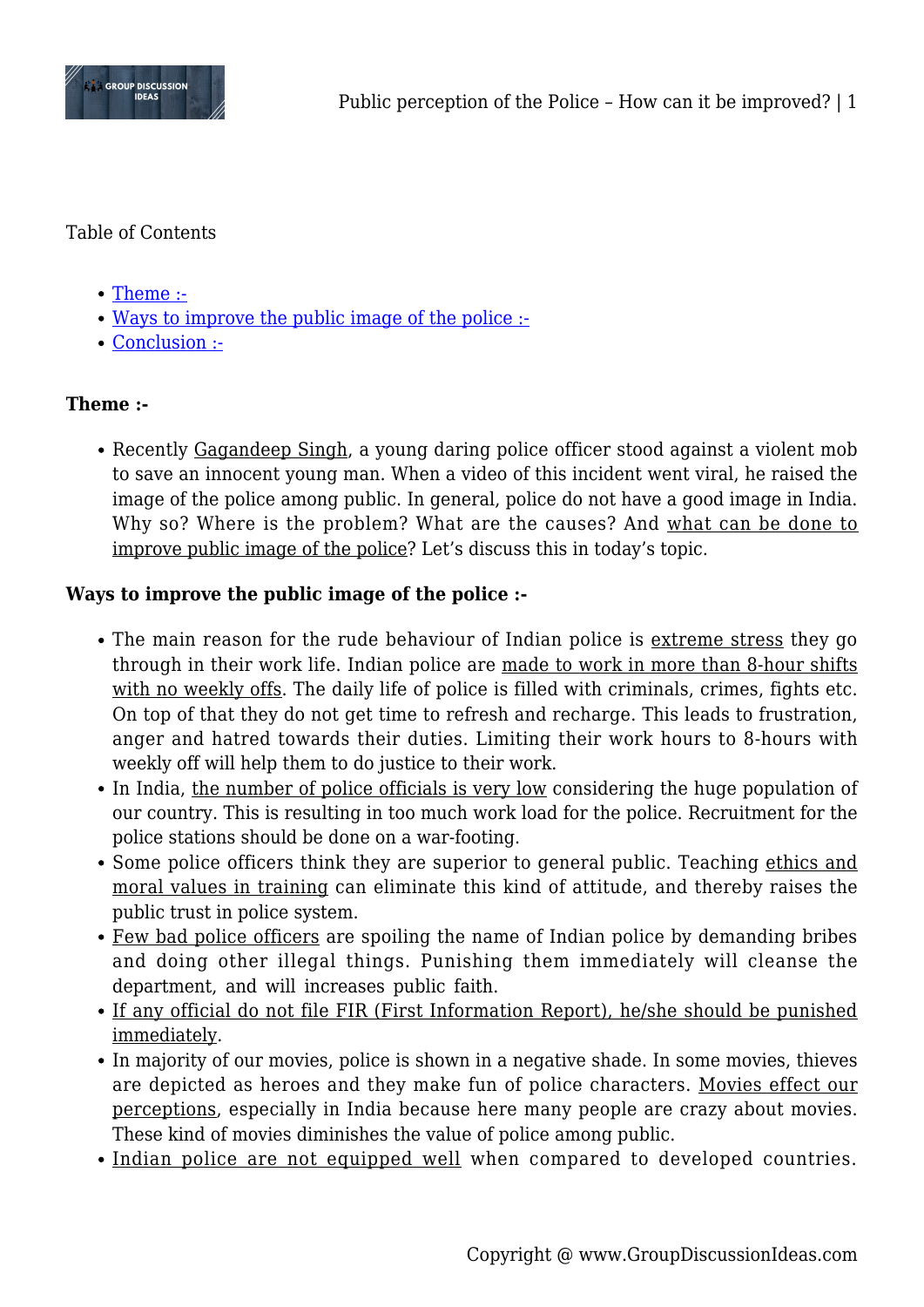

Infrastructure should be improved to let police perform their duties.

- As Indian politicians influence the transfers and careers of police officers, they are forced to obey politically powerful people. This is a big obstacle for Indian police to work honestly. Making them immune to the influence of politicians will empower police.
- It should be made compulsory to respect police officials irrespective of their level in the department. Right now, police officials in lower levels are not being treated well by their superiors. And some politically powerful people do not give respect to police and treats them like their servants. This makes people feel like police work only for powerful people and not for common public. If everyone including ministers start treating police well, their image will be raised among public.
- At present, many police officials are forced to provide security to VIPs. Unlike in other countries, in India there are many VIPs that ask for personal security. This is a huge burden to Indian police department as it already has staff shortage. Police are appointed to protect common public and not just for powerful people. Government should cut down the number of police officers allocated for personal security of VIPs.
- Honest police officials do not get enough recognition for their work. Instead they get transfers and threats. If police department starts giving awards and incentives to the best employees, more and more police officers will likely to do their duties well.
- There should be a rating system for police stations. This will create a positive competition among police station. Rajasthan state government already implemented this.

## **Conclusion :-**

Police officers are very passionate and enthusiastic when they join in the service. But their work environment is dehumanizing them and is hampering the efficiency of Police department. If Indian government addresses the loopholes in Indian police department and encourages honest officers, the department will be cleansed and public image of the police will be improved.

[polldaddy poll="10020107″]

**Afterwords :-** What are your thoughts on this topic? Do you know any other ways to improve public image of police? Join in the group discussion by sharing your opinion in the comment section below. Subscribe to our blog to read answers to trending GD topics.